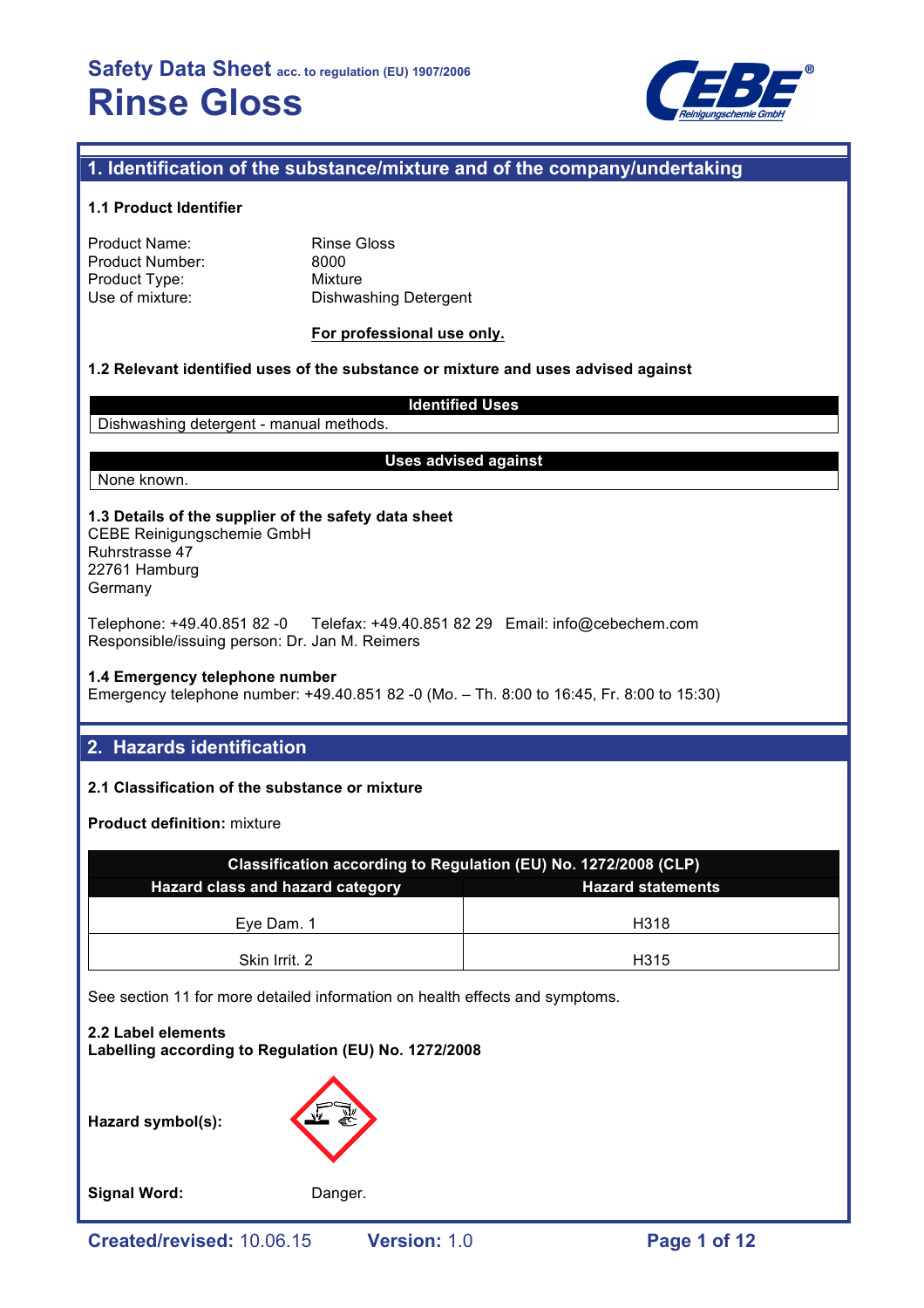

| <b>Hazard Statements:</b>            | H318<br>H315     | Causes serious eye damage.<br>Causes skin irritation.                                                                                  |  |  |
|--------------------------------------|------------------|----------------------------------------------------------------------------------------------------------------------------------------|--|--|
| <b>Precautionary Statements:</b>     |                  |                                                                                                                                        |  |  |
| <b>Prevention:</b>                   | P <sub>280</sub> | Wear protective gloves/protective clothing/eye<br>protection/face protection.                                                          |  |  |
|                                      | P264             | Wash hands thoroughly after handling.                                                                                                  |  |  |
| <b>Reaction:</b>                     | P305+P351+P338   | IF IN EYES: Rinse cautiously with water for several<br>minutes. Remove contact lenses, if present and<br>easy to do. Continue rinsing. |  |  |
|                                      | P310             | Immediately call a POISON CENTER or<br>doctor/physician.                                                                               |  |  |
|                                      | P302+P352        | IF ON SKIN: Wash with plenty of soap and water.                                                                                        |  |  |
|                                      | P332+P313        | If skin irritation occurs: Get medical advice/attention.                                                                               |  |  |
|                                      | P362             | Take off contaminated clothing and wash before<br>reuse.                                                                               |  |  |
| Storage:                             | None.            |                                                                                                                                        |  |  |
| Disposal:                            | None.            |                                                                                                                                        |  |  |
| Additional labelling elements: None. |                  |                                                                                                                                        |  |  |
| 2.3 Other hazards                    |                  |                                                                                                                                        |  |  |

**Other hazards that do not lead to a classification:** Not applicable.

# **3. Composition/information on ingredients**

## **3.2 Mixtures**

| <b>Hazardous</b><br><b>Components</b>                      | <b>Identifiers</b>               | $Wt.-%$   | <b>Classifcation</b><br>(EU) 1272/2008                        |
|------------------------------------------------------------|----------------------------------|-----------|---------------------------------------------------------------|
| Benzene sulfonic acid,<br>4-C10-C13-sec-alkyl<br>derivates | CAS: 68081-81-2<br>EG: 268-356-1 | $5 - 10%$ | Acute Tox. 3, H301<br>Eye Dam. 1, H318<br>Skin Irrit. 2, H315 |
| Isotridecanol,<br>ethoxylated (6-9 EO)                     | CAS: 9043-30-5                   | $1 - 5%$  | Acute Tox. 4, H302<br>Eye Dam. 1, H318                        |
| Fatty alcohol-C12-14-<br>ethersulfate, sodium<br>salt      | CAS: 68891-38-3                  | $1 - 5%$  | Eye Irrit. 2, H319<br>Skin Irrit. 2, H315                     |

See section 16 for the full wording of the above mentioned H-statements.

At the time of creation of this data sheet no further ingredients were classified as hazardous to health or environment or were contained in concentrations that did not mandate their mention in this section.

**4. First aid measures**

**Created/revised:** 10.06.15 **Version:** 1.0 **Page 2 of 12**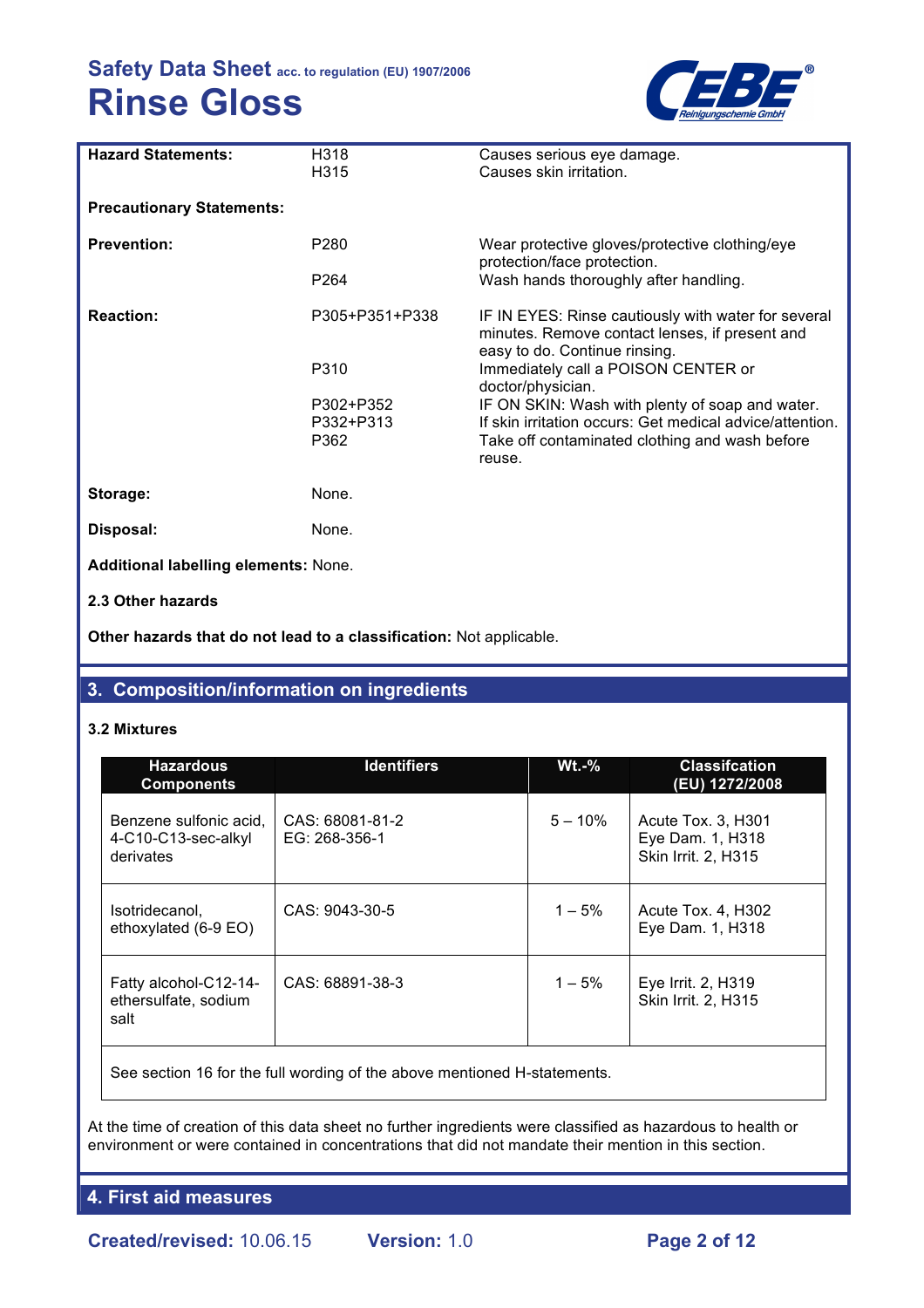

#### **4.1 Description of first aid measures**

**Eye contact:** Immediately flush eyes with plenty of water, occasionally lifting the upper and lower eyelids. Check for and remove any contact lenses. Continue to rinse for at least 10 minutes. Get medical attention if adverse health effects persist or are severe.

**Inhalation:** Get medical attention immediately. Remove victim to fresh air and keep at rest in a position comfortable for breathing. If it is suspected that fumes are still present, the rescuer must wear an appropriate mask or self-contained breathing apparatus In the absence or irregular breathing, or if respiratory arrest occurs provide artificial respiration by trained personnel or oxygen. For the first person providing aid it can be dangerous to give mouth-to-mouth resuscitation. If unconscious place in recovery position and seek immediate medical attention. Maintain an open airway. Loosen tight clothing (eg. collar, tie, belt, or waistband). In case of inhalation of combustion products, symptoms may be delayed.

**Skin contact:** Flush contaminated skin with plenty of water. Remove contaminated clothing and shoes. Continue to rinse for at least 15 minutes. Get medical attention if adverse health effects persist or are severe. Wash clothing before reuse. Thoroughly clean shoes before reuse.

**Ingestion:** Wash out mouth with water. Remove denture prosthesis if any. Remove victim to fresh air and keep at rest in a position comfortable for breathing. Do not induce vomiting unless directed to do so by medical personnel. Should vomiting occur, keep head low so that vomit does not enter the lungs. Get medical attention if adverse health effects persist or are severe. Never give anything to an unconscious person by mouth. If unconscious, place in recovery position and seek immediate medical attention. Maintain an open airway. Loosen tight clothing (eg. collar, tie, belt or waistband).

**Protection of first-aiders:** No action shall be taken involving any personal risk or without suitable training. If it is suspected that fumes are still present, the rescuer must wear an appropriate mask or self-contained breathing apparatus. For the first person providing aid it can be dangerous to give mouth-to-mouth resuscitation. Wash contaminated clothing thoroughly with water before you take them off or wear gloves.

#### **4.2 Most important symptoms and effects, both acute and delayed**

**Potential acute health effects Eye contact:** Severely irritating to the eyes. Risk of serious damage to eyes. **Inhalation:** No known significant effects or critical hazards. **Skin contact: Irritating to skin. Ingestion:** Irritating to throat, mouth, and stomach.

#### **Signs / symptoms of overexposure**

**Eye contact:** Possible symptoms: pain or irritation, lacrimation, redness. **Inhalation:** No specific data. **Skin contact:** Possible symptoms: irritation, redness. **Ingestion:** No specific data.

#### **4.3 Indication of any immediate medical attention and special treatment needed**

**Indications for the physician:** Treat symptomatically. If larger amounts have been swallowed or inhaled consult specialist for poisoning.

**Special treatment:** No special treatment.

# **5. Fire fighting measures**

## **5.1 Extinguishing media**

**Suitable extinguishing media:** Use an extinguishing agent suitable for the surrounding fire.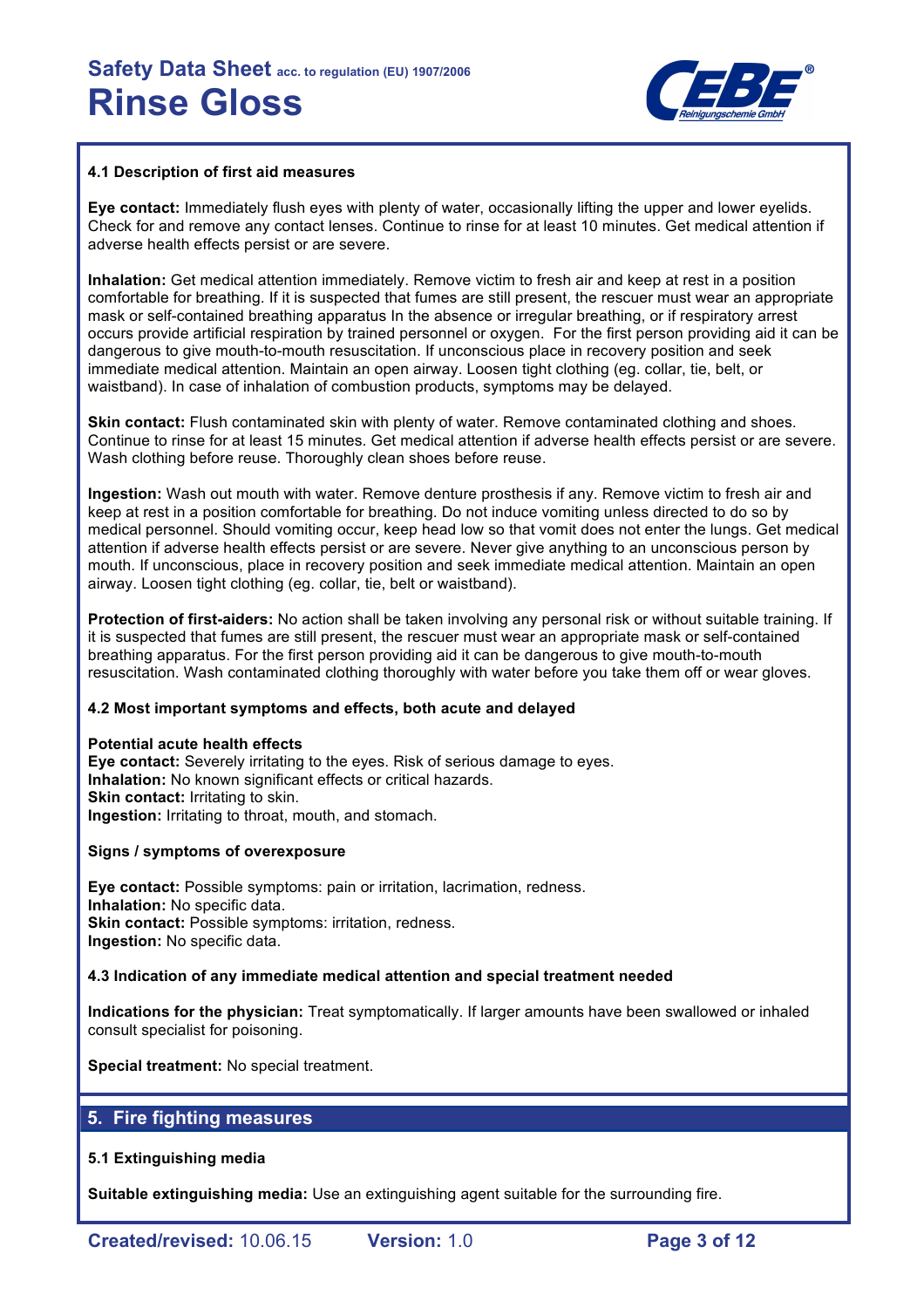

**Unsuitable extinguishing media:** None known.

#### **5.2 Special hazards arising from the substance or mixture**

**Hazards from the substance or mixture**: In a fire or if heated, a pressure increase will occur and the container may burst.

**Hazardous combustion products:** Decomposition products may include the following materials: Carbon dioxide, carbon monoxide, sulfur oxides.

## **5.3 Advice for firefighters**

**Special precautions for fire- fighters:** In case of fire the scene cordon immediately removing all persons from the danger area. No action shall be taken involving any personal risk or without suitable training. Move containers from fire area if safe to do so. Spray fire-exposed containers with water to cool.

**Special protective equipment for firefighters:** Fire fighters should wear proper protective equipment.

# **6. Accidental release measures**

#### **6.1 Personal precautions, protective equipment and emergency procedures**

**For persons that are not emergency technicians:** No action shall be taken involving any personal risk or without suitable training. Evacuate surrounding areas. Keep unnecessary and unprotected personnel from entering. Do not touch or walk through spilled material. Avoid breathing vapor or mist. Ensure adequate ventilation. In case of insufficient ventilation wear suitable respiratory equipment. Put on appropriate personal protective equipment.

**For first aid personel in case of emergency:** If protective equipment/clothing is needed in case of accidental release, Section 8 should be consulted for appropriate and inappropriate materials. See section 8 for further information on hygiene measures.

## **6.2 Environmental precautions**

Avoid the proliferation and dispersal of spilled material and contact with soil, waterways, drains and sewers. Inform the relevant authorities if the product has caused by environmental pollution (sewers, waterways, soil or air).

#### **6.3 Methods and materials for containment and cleaning up**

**Small amounts:** Dilute with plenty of water. Absorb with an inert material and place in an appropriate waste disposal.

**Large amounts:** avoid entry into sewers, water courses, basements, or confined areas.Collect spilt material using non-flammable absorption agent (eg. sand, earth, vermiculite or diatomaceous earth) and hand it in for disposal according to local regulations in an appropriate container (see section 13).

#### **6.4 Reference to other sections**

See Section 1 for emergency contact information. See Section 8 for information on appropriate personal protective equipment. See Section 13 for additional waste treatment information.

# **7. Handling and storage**

The information in this section contains generic advice and guidance. The list of Identified Uses in Section 1 should be consulted for any exposure scenario or when exposure scenarios on the available applicationspecific information.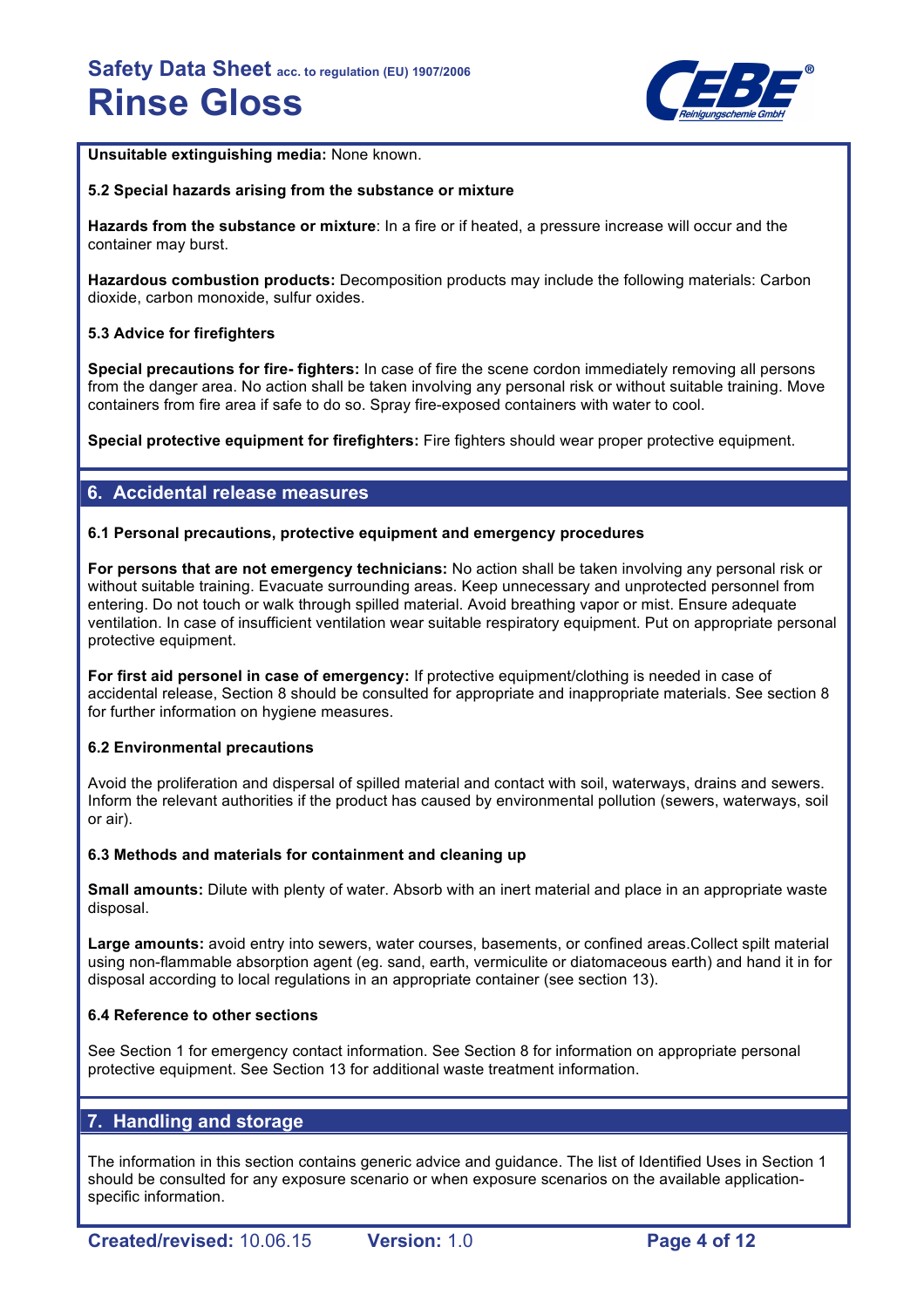

# **7.1 Precautions for safe handling**

**Protective measures:** Put on appropriate (see section 8) protective gear. Do not get in contact with eyes, skin or clothing. Do not ingest. Avoid breathing vapor or mist. Keep in the original container or an approved alternative container, which was made from a compatible material. Kept tightly closed when not in use. Empty containers retain product residue and can be dangerous. Do not reuse container.

**Advice on general occupational hygiene:** Eating, drinking and smoking should be prohibited in areas where this material is handled, stored and processed. After use or contact with the substance immediately wash hands and face especially before eating, drinking and smoking. Remove contaminated clothing and protective equipment before entering eating areas. See Section 8 for additional information on hygiene measures.

# **7.2 Conditions for safe storage, including any incompatibilities**

Store between the following temperatures: 0 to 40 °C (32 to 104 °F). Store in accordance with local regulations. Keep only in original container. Protect from direct sunlight. Store in a dry, cool and wellventilated area, away from incompatible materials (see section 10) and do not store with food and drink. Hold container tightly closed and sealed until ready to use. Containers that have been opened must be carefully resealed and kept upright to prevent leakage. Do not store in unlabelled containers. Use appropriate container to avoid environmental contamination.

# **7.3 Specific end use(s)**

**Recommendations:** No information available.

# **8. Exposure controls/personal protection**

The information in this section contains generic advice and guidance. The list of Identified Uses in Section 1 should be consulted for any exposure scenario or when exposure scenarios on the available applicationspecific information.

## **8.1 Control parameters**

## **Occupational exposure limit values**

| <b>Name of substance</b> | <b>Exposure limit value</b> |
|--------------------------|-----------------------------|
|                          |                             |

## **Recommended monitoring procedures**

If this product contains ingredients with exposure limits, monitoring procedures are personal, (related to workplace) or biological monitoring may be required to determine the effectiveness of the ventilation or other control measures and / or the necessity to use respiratory protective equipment. Reference should be made to European Standard EN 689 for methods for the assessment of exposure by inhalation to chemical agents and national guidance documents for methods for the determination of hazardous substances

## **Derived effect concentrations**

No Derived No Effect Levels (DNEL) – values available.

## **Predicted effect concentrations**

No Predicted No Effect Concentrations (PNEC) available.

## **8.2 Limitation and monitoring of exposure**

**Appropriate etechnical controls:** No special ventilation requirements. Good general ventilation should be sufficient to control worker exposure to airborne contaminants. If this product contains ingredients with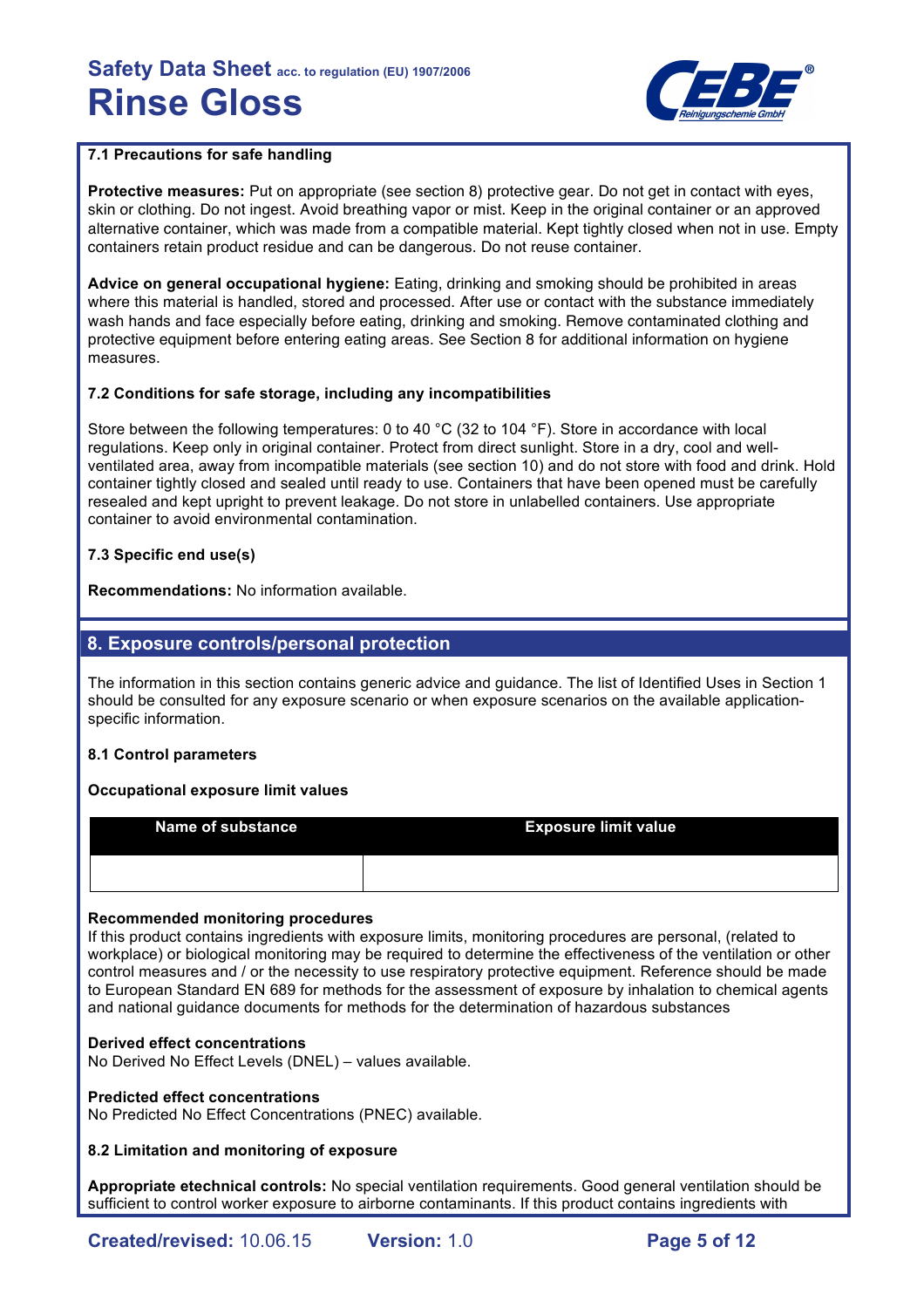

exposure limits, use process enclosures, local exhaust ventilation or other engineering controls to keep worker exposure below any recommended or statutory limits.

#### **Personal protective measures**

**Hygiene measures:** Wash hands, forearms, and face thoroughly after handling chemical products and at the end of the working day as well as before eating, smoking, and using the toilet. Use appropriate techniques to remove potentially contaminated clothing. Wash contaminated clothing before reusing. Ensure that eyewash stations and safety showers are close to the work area.

**Eye protection / face protection (EN 166):** Goggles, chemical goggles or full-face shield.

**Hand protection (EN 374):** Protective gloves made of nitrile, for example, Camatril<sup>®</sup> 730 from KCL GmbH (see section 16). Penetration time> 8 hours.

**Skin protection (EN 14605):** Before handling this product the personal protective equipment should be selected on the basis of the task and the associated risks to be carried out and approved by a specialist.

**Other skin protection:** Appropriate footwear and any additional skin protection measures should be based on the task being performed and the risks involved and approved by a specialist.

**Respiratory protection (EN 143, 14387):** under normal and intended conditions of product use no respirator is required. If workers are exposed to concentrations above the exposure limit, they must use appropriate, certified respirators.

**Thermal hazards:** Not applicable.

**Delimitation and monitoring of the environmental exposition:** Emissions from ventilation or work process equipment should be checked to ensure they comply with the requirements of environmental protection legislation. In some cases, fume scrubbers, filters or engineering modifications to the process equipment will be necessary to reduce emissions to acceptable levels.

# **9. Physical and chemical properties**

## **9.1 Information on basic physical and chemical properties**

- **a) Appearance: Form:** liquid **Color:** yellow
- **b) Odor:** like lemon
- **c) Odor threshold:** Not applicable and/or not determined for this mixture
- **d) pH:**  $8.5 \pm 0.5$  at 20 $^{\circ}$ C
- **e) Freezing/melting point:** Not applicable and/or not determined for this mixture
- **f) Boiling point/boiling range:** Not applicable and/or not determined for this mixture
- **g) Flash point:** Not applicable and/or not determined for this mixture
- **h) Evaporation rate:** Not applicable and/or not determined for this mixture
- **i) Flammability (solid, gas):** Not applicable and/or not determined for this mixture
- **j) Upper/lower explosion limit:** Not applicable and/or not determined for this mixture
- **k) Vapor pressure:** Not applicable and/or not determined for this mixture
- **l) Relative vapor density:** Not applicable and/or not determined for this mixture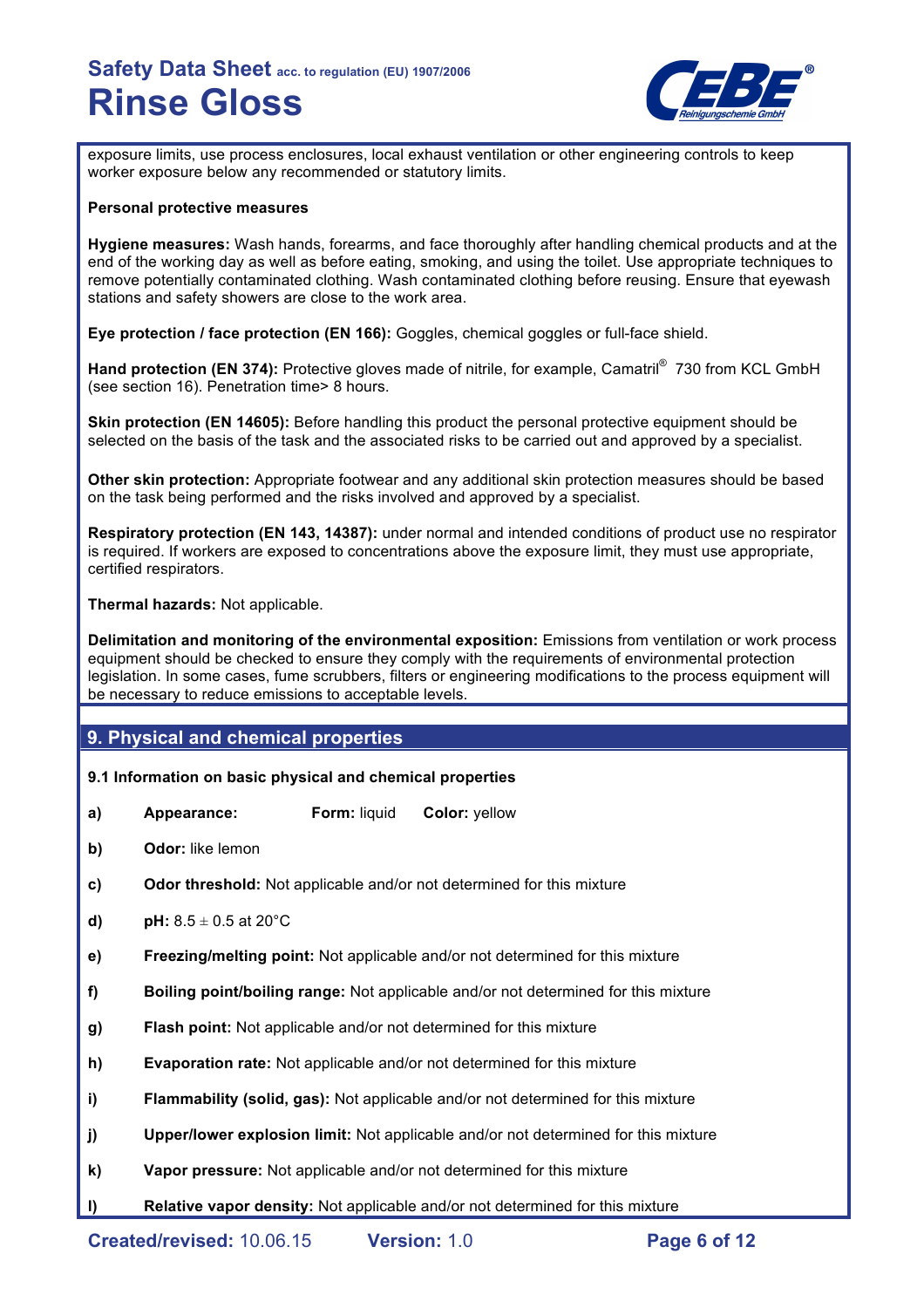

- **m) Density:** 1.005 1.025 g/cm<sup>3</sup>
- **n) Solubility** easily soluble in the following substances: water
- **o) Partition coefficient:** n-octanol/water: Not applicable and/or not determined for this mixture
- **p) Ignition temperature:** Not applicable and/or not determined for this mixture
- **q) Thermal decomposition:** Not applicable and/or not determined for this mixture
- **r) Viscositiy, dynamic:** Not applicable and/or not determined for this mixture
- **s) Explosive properties:** Not applicable and/or not determined for this mixture
- **t) Oxidizing properties:** Not applicable and/or not determined for this mixture

#### **9.2 Other information**

No further information available.

# **10. Stability and reactivity**

#### **10.1 Reactivity**

For this product or its ingredients no specific test data related to reactivity are available.

#### **10.2 Chemical stability**

The product is stable.

#### **10.3 Possibility of hazardous reactions**

Dangerous reactions will not occur under normal storage conditions and under normal use.

## **10.4 Conditions to avoid**

No specific data.

#### **10.5 Incompatible materials**

No specific data.

#### **10.6 Hazardous decomposition products**

Under normal conditions of storage and use, hazardous decomposition products should not be produced.

# **11. Toxicological information**

## **11.1 Information on toxicological effects**

**a) acute toxicity:**

| Name of<br><b>Substance</b>                                | <b>Result</b>                      | <b>Species</b> | <b>Dose</b>                 | <b>Exposition</b> |
|------------------------------------------------------------|------------------------------------|----------------|-----------------------------|-------------------|
| Benzene sulfonic acid,<br>4-C10-C13-sec-alkyl<br>derivates | $LD_{50}$ Oral<br>$LD_{50}$ Dermal | Rat<br>Rat     | 1,080 mg/kg<br>>2,000 mg/kg |                   |
| Isotridecanol,<br>ethoxylated (6-9 EO)                     | $LD_{50}$ Oral<br>$LD_{50}$ Dermal | Rat<br>Rat     | 4,100 mg/kg<br>>2,000 mg/kg |                   |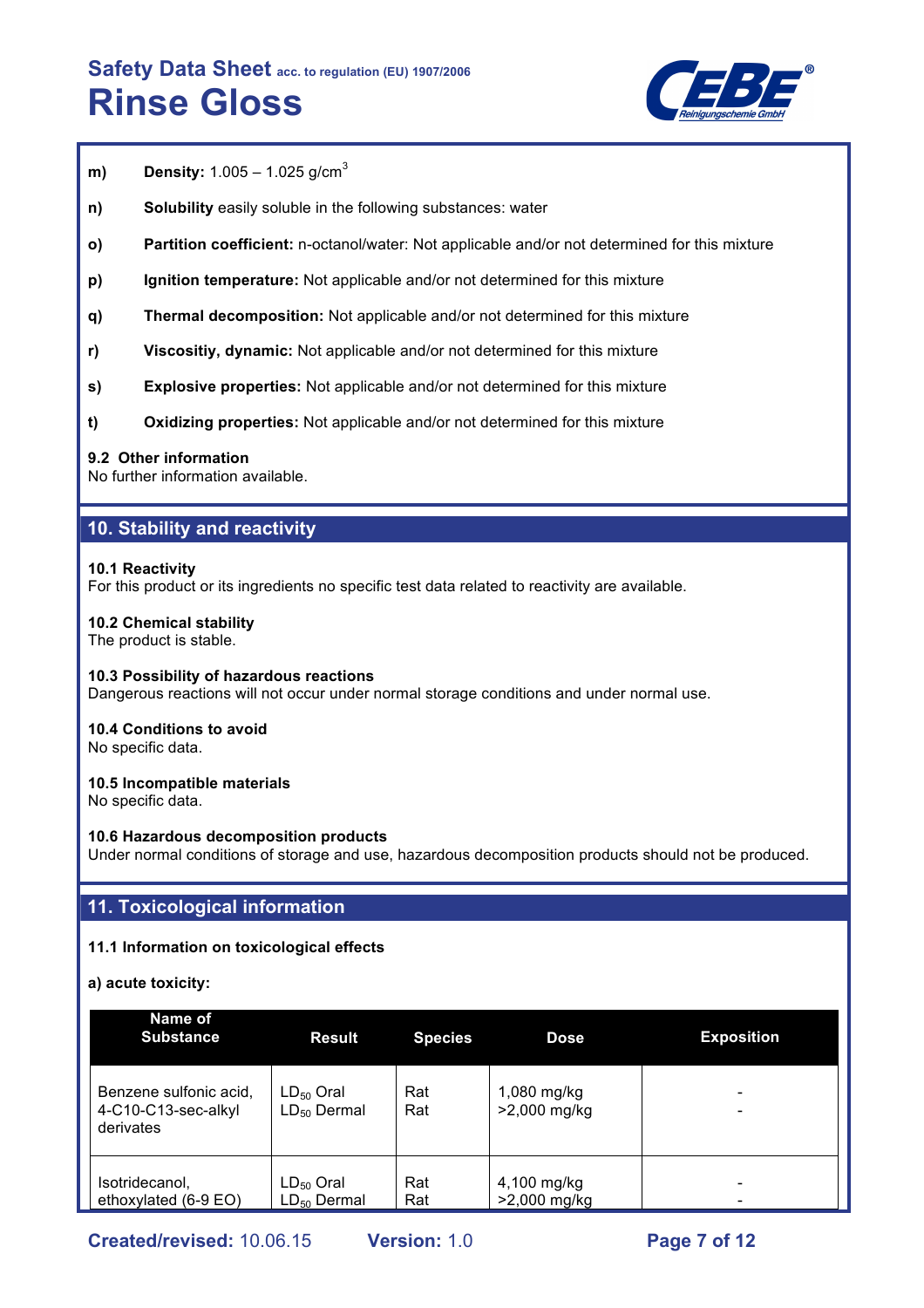

| Fatty alcohol-C12-14-<br>ethersulfate, sodium<br>salt | $LD_{50}$ Oral<br>$LD_{50}$ Dermal | Rat<br>Rabbit | 500 mg/kg<br>>2,000 mg/kg | -<br>- |
|-------------------------------------------------------|------------------------------------|---------------|---------------------------|--------|

**Conclusion/Summary:** Not determined for this mixture.

# **b) Irritation to skin; c) Irritation to eyes; d) Sensitisation**

| Name of<br><b>Substance</b>                                | <b>Result</b>                                                                          | <b>Species</b> | <b>Points</b> | <b>Exposition</b> | <b>Observation</b> |
|------------------------------------------------------------|----------------------------------------------------------------------------------------|----------------|---------------|-------------------|--------------------|
| Benzene sulfonic acid,<br>4-C10-C13-sec-alkyl<br>derivates | Skin: Irritating to<br>eyes and mucous<br>membranes                                    |                |               |                   |                    |
|                                                            | Eyes: strong irritant<br>with the danger of<br>severe eye injury<br>Sensitization: not |                |               |                   |                    |
|                                                            | sensitizing                                                                            |                |               |                   |                    |
| Isotridecanol,<br>ethoxylated (6-9 EO)                     | Skin: Irritating to<br>eyes and mucous                                                 |                |               |                   |                    |
|                                                            | membranes<br>Eyes: strong irritant<br>with the danger of<br>severe eye injury          |                |               |                   |                    |
|                                                            | Sensitization: not<br>sensitizing                                                      |                |               |                   |                    |
| Fatty alcohol-C12-14-<br>ethersulfate, sodium              | Skin: Irritating to<br>eyes and mucous                                                 |                |               |                   |                    |
| salt                                                       | membranes<br>Eyes: strong irritant<br>with the danger of                               |                |               |                   |                    |
|                                                            | severe eye injury<br>Sensitization: not<br>sensitizing                                 |                |               |                   |                    |

**Conclusion / Summary:** Risk of serious damage to eyes. Irritating to the skin. No sensitizing effects known.

**e) Germ cell mutagenicity:**

**Conclusion / Summary:** No known significant effects or critical hazards.

**f) carcinogenicity:**

**Conclusion / Summary:** No known significant effects or critical hazards.

**g) reproductive toxicity:**

**Conclusion / Summary:** No known significant effects or critical hazards.

**h) specific target organ toxicity single exposure Conclusion / Summary:** No known significant effects or critical hazards.

**i) specific target organ toxicity after repeated exposure**

**Created/revised:** 10.06.15 **Version:** 1.0 **Page 8 of 12**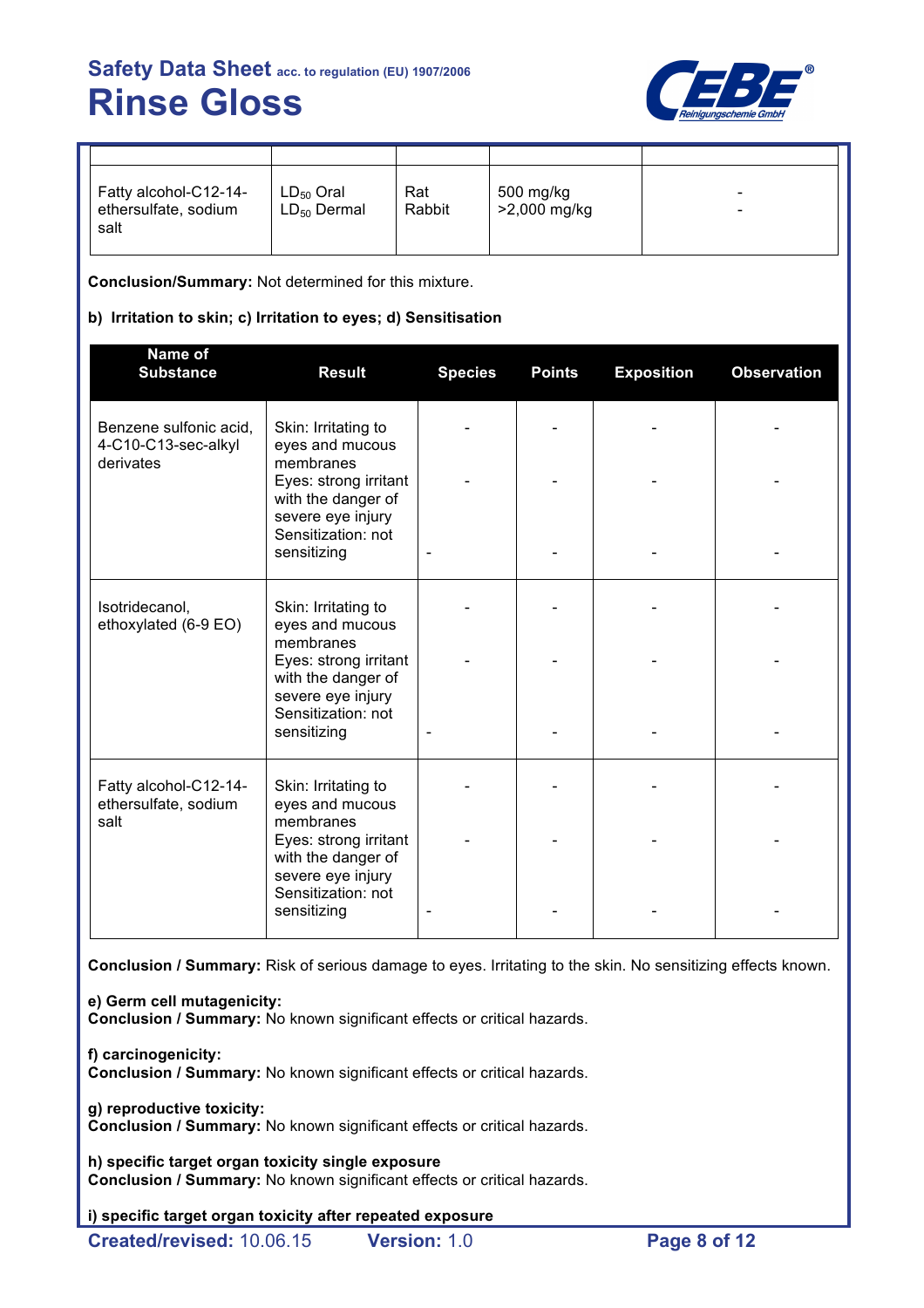

**Conclusion / Summary:** No known significant effects or critical hazards.

## **j) Aspiration hazard**

**Conclusion / Summary:** No known significant effects or critical hazards.

**Teratogenicity**

**Conclusion / Summary:** No known significant effects or critical hazards. **Information on the likely routes of exposure:** No known significant effects or critical hazards.

## **Potential acute health effects**

**Inhalation:** No known significant effects or critical hazards. **Ingestion:** Irritating to mouth, throat and stomach. **Skin contact: Irritating to skin. Eye contact:** Severely irritating to the eyes. Risk of serious damage to eyes.

**Symptoms related to the physical, chemical and toxicological characteristics Inhalation:** No specific data. **Ingestion:** No specific data. **Skin contact:** Adverse symptoms may include the following: irritation, redness. **Eye contact:** pain or irritation, lacrimation, redness.

## **Delayed and immediate effects and also chronic effects from short and long term exposure**

#### **Short term exposure**

**Potential immediate effects:** Not determined for the mixture. **Potential delayed effects:** Not determined for the mixture.

**Long-term exposure**

**Potential immediate effects:** Not determined for the mixture. **Potential delayed effects:** Not determined for the mixture.

#### **Potential chronic health effects**

**Conclusion / Summary:** No known significant effects or critical hazards.

**General:** Not determined for the preparation. **Carcinogenicity:** No known significant effects or critical hazards. **Mutagenicity:** No known significant effects or critical hazards. **Teratogenicity:** No known significant effects or critical hazards. **Developmental effects:** No known significant effects or critical hazards. **Fertility effects:** No known significant effects or critical hazards. **Other information:** For the preparation Not determined.

**Other information:** Not determined for the preparation.

# **12. Ecological information**

## **12.1 Toxicity**

| Name of<br>substance                                                     | Result                                           | <b>Species</b>   | <b>Exposition</b>    |  |
|--------------------------------------------------------------------------|--------------------------------------------------|------------------|----------------------|--|
| Benzene sulfonic acid, 4-<br>C <sub>10</sub> -C <sub>13</sub> -sec-alkyl | $EC_{50}$ 1 – 10 mg/l<br>$EC_{50}$ 10 - 100 mg/l | Daphnia<br>Algae | 48 hours<br>96 hours |  |
| Created/revised: 10.06.15<br>Page 9 of 12<br><b>Version: 1.0</b>         |                                                  |                  |                      |  |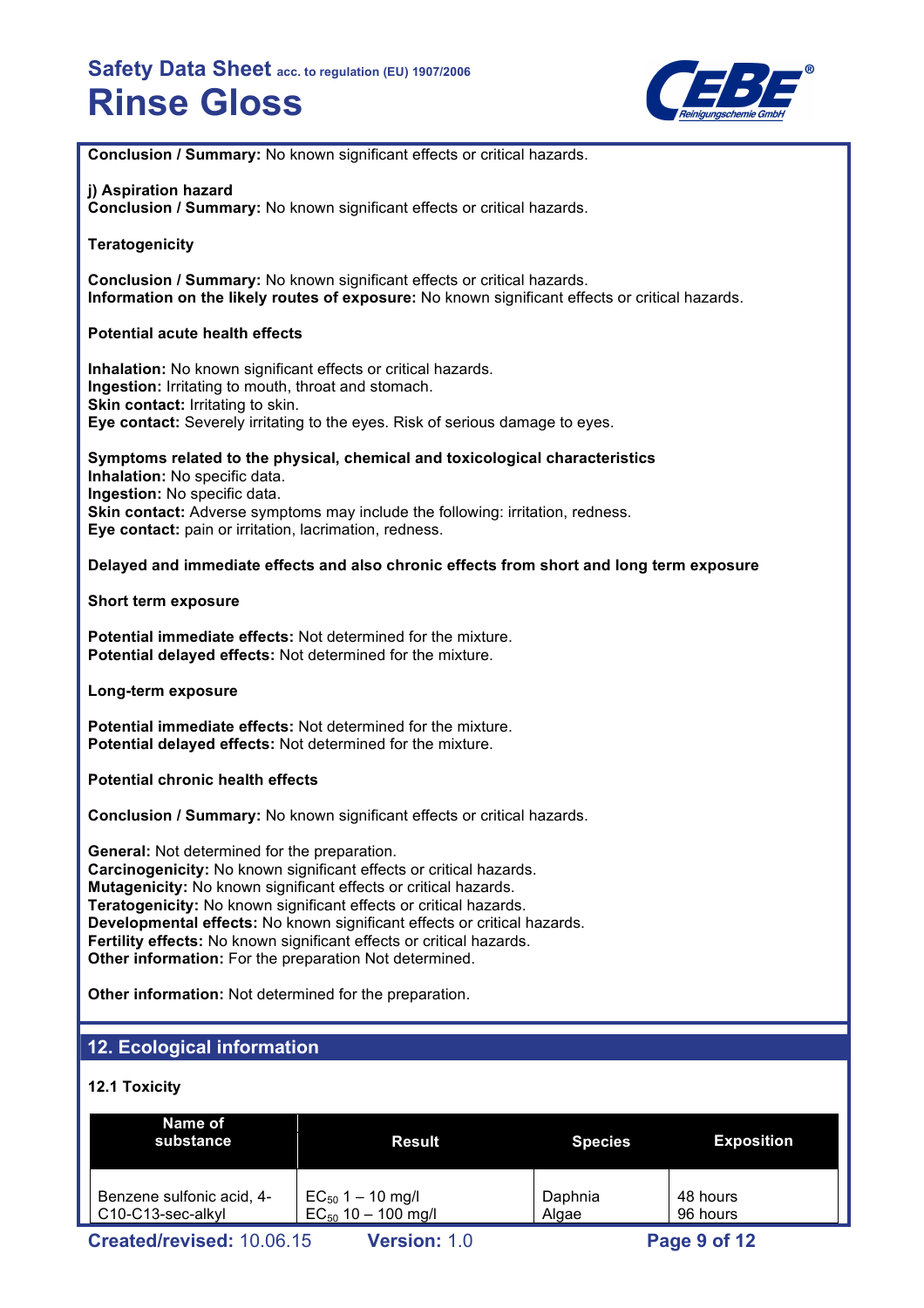

| derivates                  | $LC_{50}$ 1 – 10 mg/l | Fish    | 72 hours |
|----------------------------|-----------------------|---------|----------|
|                            | NOEC > 0.1 1 mg/l     | Fish    | 28 days  |
| Isotridecanol, ethoxylated | $EC_{50} > 10$ mg/l   | Daphnia | 48 hours |
| $(6-9)$ EO)                | $LC_{50} > 10$ mg/l   | Fish    | 96 hours |

**Conclusion/Summary:** Not determined for this mixture.

# **12.2 Persistence and degradability**

**Conclusion/Summary:** The surface active ingredients contained in this product are biologically degradable according to regulation 648/2004 EC.

# **12.3 Bioaccumulative potential**

**Conclusion/Summary:** Not determined for this mixture.

**12.4 Mobility in soil**

**Partition coefficient ground/water (K<sub>OC</sub>):** Not determined for this mixture. **Mobility:** Not determined for this mixture.

# **12.5 Results of PBT and vPvB assessment**

**PBT:** not applicable **vPvB:** not applicable

## **12.6 Other adverse effects**

No special effects or hazards known.

# **13. Disposal considerations**

The information in this section contains generic advice and guidance. The list of Identified Uses in Section 1 should be consulted for any exposure scenario or when exposure scenarios on the available applicationspecific information.

Waste disposal according to EC Directives on waste and hazardous waste. Waste codes should be assigned by the user, preferably in collaboration with the waste disposal authorities.

## **13.1 Waste treatment methods**

## **Product**

**Methods of disposal:** The generation of waste should be avoided or minimized wherever possible. Empty containers or liners may retain some product residues. Material and its container must be disposed of in a safe way. Significant quantities of waste product residue should not be disposed of via the foul sewer but processed in a suitable effluent treatment plant. Dispose of surplus and non-recyclable products via a licensed waste disposal contractor. Disposal of this product, solutions and any by-products should at all times comply with the environmental protection requirements and waste disposal legislation and the requirements of local authorities. Avoid the proliferation and dispersal of spilled material and contact with soil, waterways, drains and sewers.

**Hazardous waste:** According to the information available to the supplier at the time of creation/editing of this safety data sheet this product is not regulated as hazardous waste in the sense of EU regulation 2008/98/EC.

## **Packaging**

**Methods of disposal:** The generation of waste should be avoided or minimized wherever possible. Waste packaging should be recycled.

**Special precautions:** This material and its container must be disposed of in a safe way. Empty containers or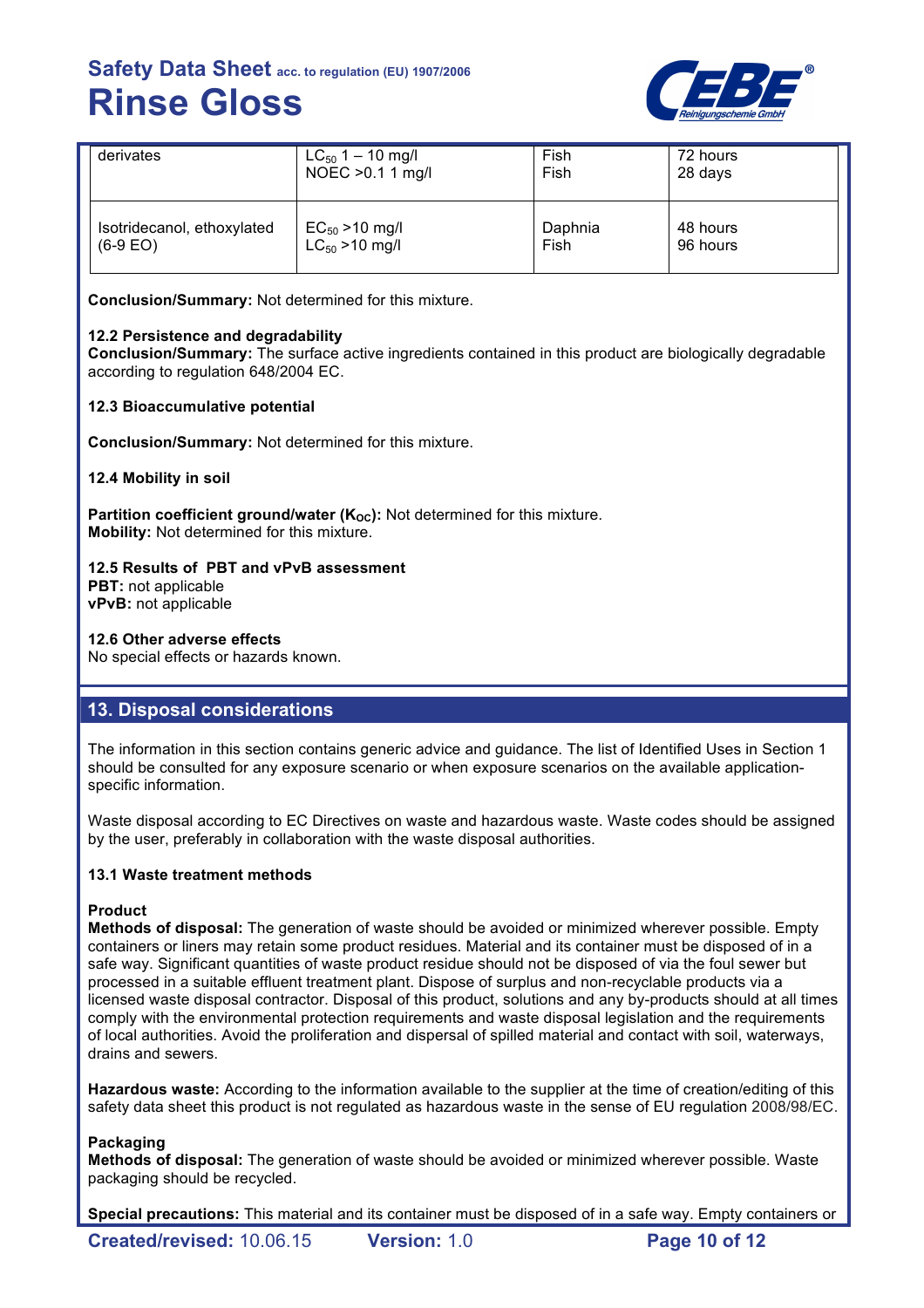

liners may retain some product residues. Avoid the proliferation and dispersal of spilled material and contact with soil, waterways, drains and sewers.

# **14. Transport information**

|                                          | <b>ADR/RID</b>           | <b>ADR/ADNR</b> | <b>IMDG</b>    | <b>IATA</b>    |
|------------------------------------------|--------------------------|-----------------|----------------|----------------|
| 14.1 UN Number                           | Not regulated.           | Not regulated.  | Not regulated. | Not regulated. |
| 14.2 UN proper<br>shipping name          | $\overline{\phantom{0}}$ | -               |                |                |
| 14.3 Transport<br>hazard class(es)       |                          |                 |                |                |
| 14.4 Packing<br>group                    |                          |                 |                |                |
| 14.5<br><b>Environmental</b><br>hazards  | No.                      | No.             | No.            | No.            |
| 14.6 Special<br>precautions for<br>iuser | None.                    | None.           | None.          | None.          |

**14.7 Transport in bulk according to Annex II of MARPOL 73/78 and the IBC Code** Not applicable.

**Multiplier according to ADR / RID 1.1.6.3:** Not applicable.

**Tunnel restriction code:** Not applicable.

# **15. Regulatory information**

**15.1 Safety, health, and environmental regulations/legislation specific for the substance/mixture**

**EC-Regulation Nr. 1907/2006 (REACh)**

**Appendix XIV - Index of substances that require permission Substances causing special concern:** None of the ingredients is listed.

**Appendix XVII – Restriction of the production, the distribution, and the use of specific hazardous substances, mixtures, ans products:** Not applicable.

# **Other EU-Regulations**

**Contents according to 648/2004 EC:** 5 – 15% anionic surfactants, <5% nonionic surfactants, perfume.

**15.2 Chemical safety assessment**

This product contains substances that still require substance assessments.

# **16. Other information**

 $\triangleright$  Marks the information that was changed since the last version.

**Abbreviations and acronyms:**

ADN/ADNR = European agreement for the international transport of hazardous materials on inland